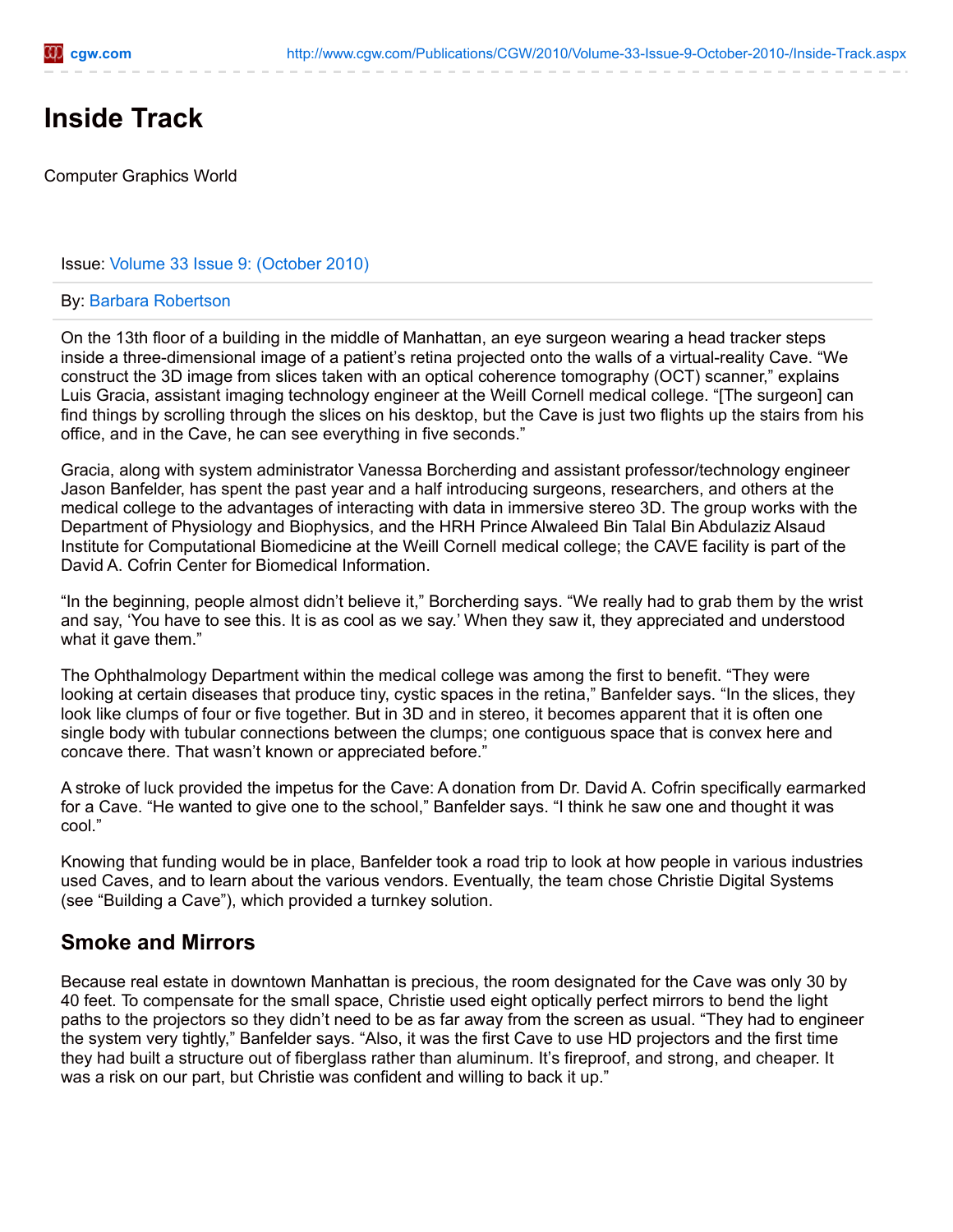

Luis Gracia, Jason Banfelder, and Vanessa Borcherding stand inside the VR Cave they helped design and now support for surgeons and biomedical researchers at the Weill Cornell Medical Center. **Images courtesy Luis Gracia.**

It took nine months for Christie to design and build the system and three months to construct the physical environment. Now, Christie's Mirage HD3 DLP projectors send images to three 8x8-foot walls and the floor. Two projectors per surface produce 1920x1080-resolution images that Christie's software edge-blends and warps to produce an effective resolution of 1920x1920. Dell workstations equipped with Nvidia Quadro FX 4600s produce the images.

"We had to get the physical alignment right for the projectors, but the software inside does the geometry correction," Borcherding says. "It was quite a project figuring out the graphic outputs, frame locking, software, configurations, laying out the three-space correctly, getting the calibration. Christies provided the turnkey solution, but we were very involved."

Inside the Cave, a user wearing a head tracker mounted on a pair of InterSense glasses moves the stereo 3D images surrounding him or her by changing position or with a six-degree-of-freedom wand. Other people in the Cave, all wearing shutter glasses, see what the "driver" sees.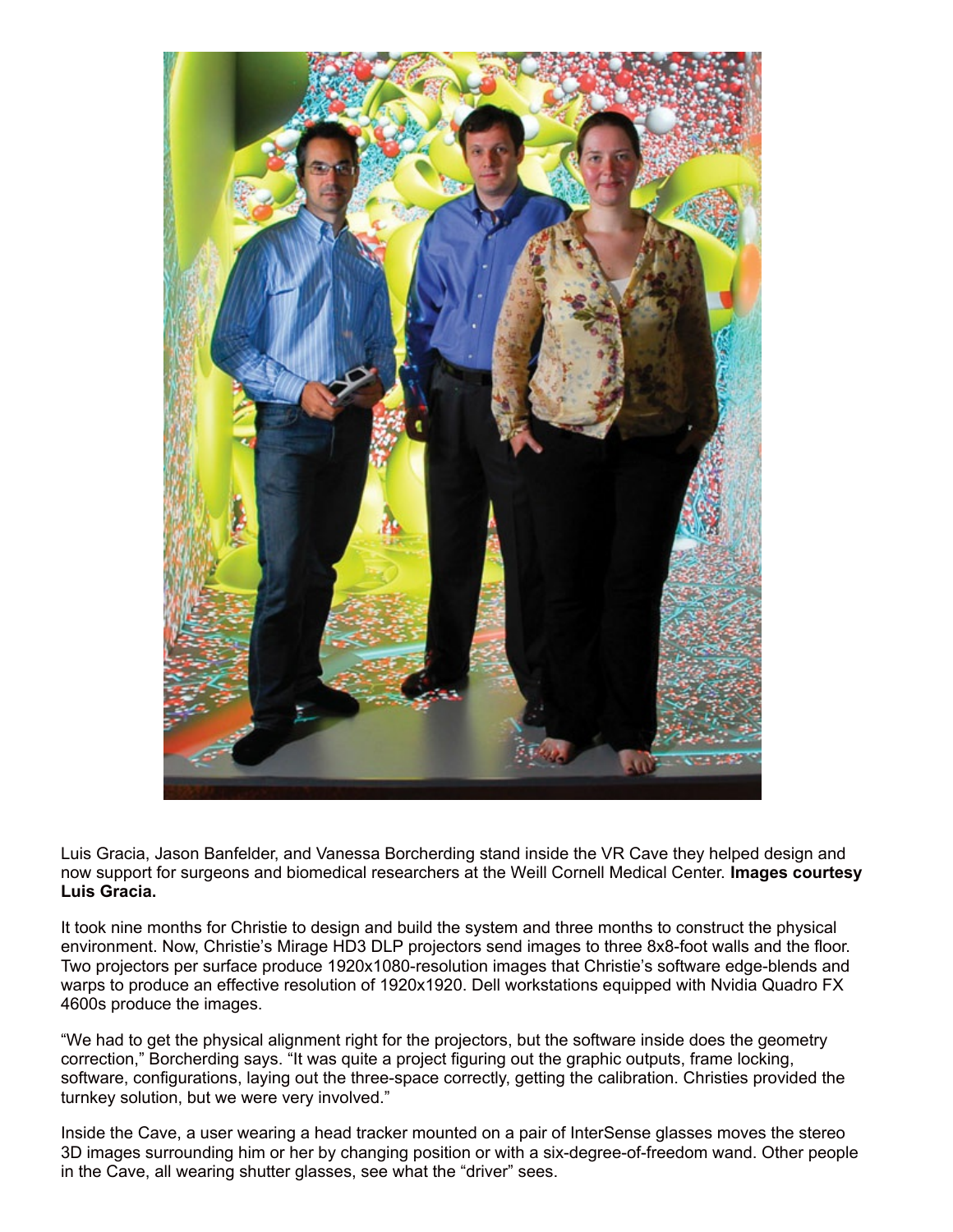"There is definitely a learning curve [for the users]," Borcherding says. "But it's an intuitive interface. You can move around and see objects drawn from a new perspective. Or, you can just turn your head."

Banfelder adds, "It takes people about 15 minutes to get oriented. After one or two sessions, they don't need any help."

Gracia joins in: "They get confident after a couple of hours. They quickly learn that if they want to turn things around, they can move themselves around the object."

When the team first introduced the Cave to people at the medical college, they assumed that radiologists would be the ones most interested. "They were the least interested," Borcherding points out. "They already had the 3D model in their heads." Instead, the large 3D images inside the Cave were more interesting to surgeons and others who hadn't spent years mentally visualizing the models.

The first project the team worked on was for a graduate student who was studying zebra fish. "He had found a publically available dataset of an optical scan of a zebrafish that we rendered," Borcherding says. "We also rendered images from his lab of zebrafish that had been injected with calcium imaging dyes to study patterns of neuronal activity."



Researchers have learned they can more easily share the 3D models they've visualized in their minds with their students by immersing the students within large, stereo 3D reconstructions inside the Cave.

The team displayed the stereo 3D images on the walls of the Cave. "When he brought in the rest of the lab," Borcherding continues, "they said things like, 'I can see how the hindbrain connects now.' They understood how things were connected; they could see the big picture and the fine details."

Adds Banfelder, "They said they wished they had the Cave when they were trying to learn anatomy in the first place. They wouldn't have had to build a mental model; it was right in front of them."

#### **Tools**

Now, the surgeons and researchers typically use the Cave to look at data in three broad categories. The first involves data from various types of body scans, MRIs, OCTs, and confocal microscopsy, which, in the Cave, become voxel-based images. A second category includes x, y, and z coordinates of atoms and the bonds that connect them for displaying molecular simulations of proteins and the small molecules they interact with, particularly lipid membrane-bound proteins involved in cell signalings. The third category includes abstract datasets, that is, networks showing gene interactions. "The databases come from a variety of experiments," Banfelder says. "When we render these networks, we don't have physical backing for the x, y, z coordinates. We lay out the network to make it attractive and informative."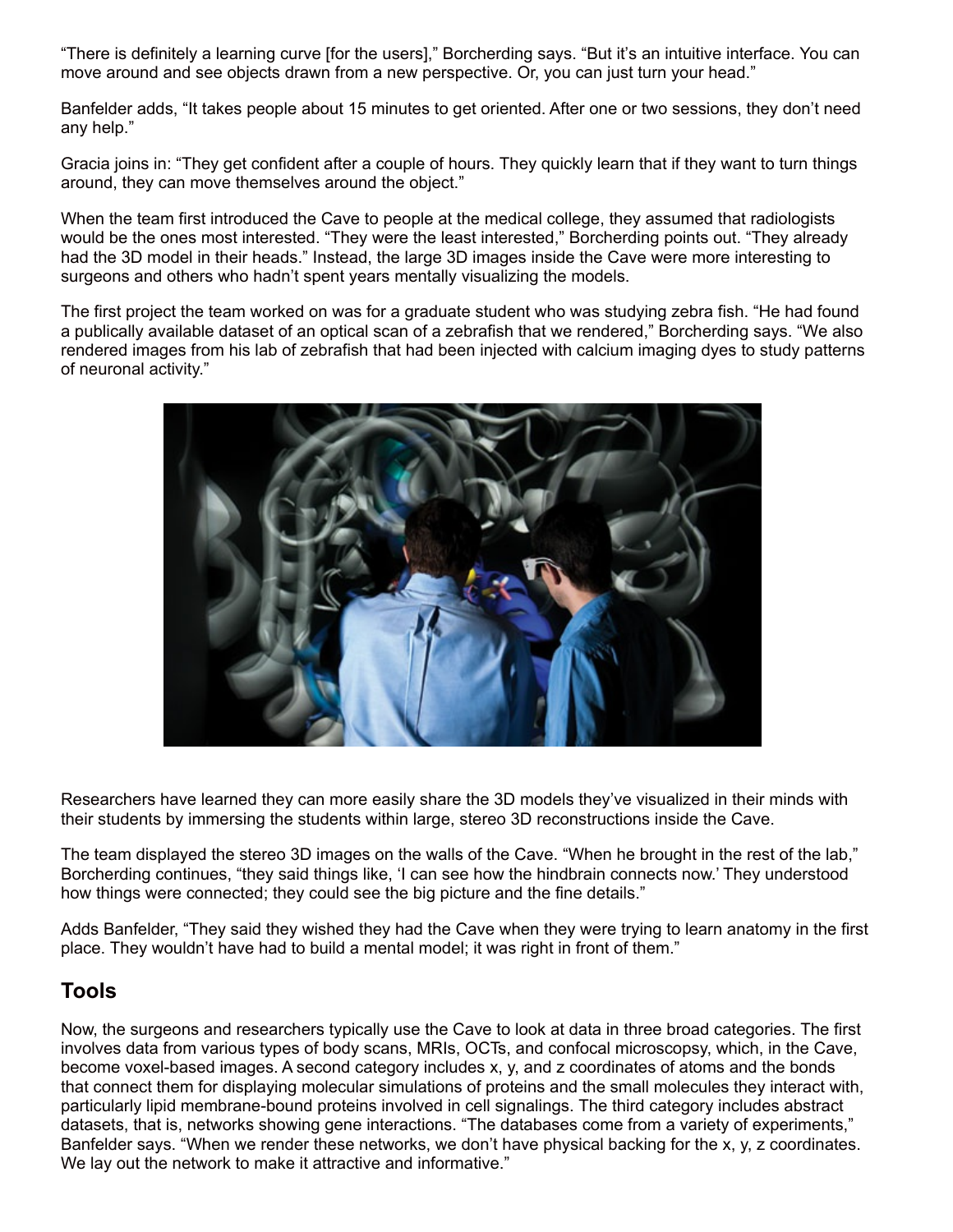To produce the images, the team uses three programs. Avizo from the Visualization Sciences Group for the voxel-based images based on MRI scans, confocal microscopsy, and OCT. "We also use Avizo for vector data," Banfelder says. "In collaboration with the Cooper Union, a local engineering school, we've visualized airflow in the nose and throat. It's like airflow over a wing, but it's inside the nose. We use it for 3D fields like that."

For molecular visualization, the team draws on the public-domain software Visual Molecular Dynamics (VMD), supported by the Theoretical and Computational Biophysics Group, an NIH Resource for Macromolecular Modeling and Bioinformatics at the Beckman Institute, University of Illinois at Urbana-Champaign. "It's software that many researchers use," Gracia says, "so it's very convenient."

#### **Building a Cave**

Doug Boyer, sales manager with Christie's Visual Environments team, had been working with Cornell University in New York when he heard that the Cornell medical college was interested in a VR Cave. "I was the last vendor on board," he says. Before long, he was directly involved in installing that Cave.

The biggest challenge for the installation was the small room. "Originally, we proposed a 96x96-inch viewable screen for the three walls and floor," Boyer says. "After doing the site survey and carrying a physical mock-up through the building, we determined that the largest screens could be 93x93 inches. For the screens, Christie had acrylic surfaces manufactured with a special diffusion coating.

Although some vendors suggested installing four to eight LED projectors on the front wall and four on the sides, the solution Christie devised used two, three-chip DLP projectors with Xenon lamps for each of the three walls and the floor—a total of eight Mirage HD3 projectors.

"At the time of the [Cornell] installation, we were the first to market with native HD DLP projectors," Boyer says. "Each projector had 1920x1080 resolution; we edge-blend to create an overall 1920x1920 resolution; the projectors have edge-blending and image-warping capability built in."

The projectors display the images in active stereo. "They take in 60Hz, line double, and display 120Hz," Boyer says. "The user wears shutter glasses that flicker at 60 frames per second per eye."

Helping make edge blending possible was Christie's wide range of lens sizes for the projector. "You have to find a balance when you're doing edge blending," Boyer says. "You don't want a short throw. We had to take into account the throw distance and the quality the image would have. To shorten the throw distance, we used mirrors that bounce the projected light off the screen; we actually bend the light using these glass mirrors."

Inside the Cave, a motion-tracking system captures the user's eye movement via a wireless device mounted on the 3D glasses, and receives input from an interaction device—a handheld wand with multiple buttons. "It tracks the head and the wand simultaneously," Boyer says. People inside the virtual environment see the perspective view from the person with the head tracker and wand. In addition, the system includes surround sound.

Once Christie received all the parts in the company's Ontario office, the installation team built the entire environment there before taking it on the road. "We built it in Kitchener [Ontario], then tore it down, shipped it to New York, and assembled it there," Boyer says. "Now, we go back twice a year to replace lamps and filters, dust off the mirrors, do color balancing, and tweak the tracking as needed. –Barbara Robertson

Lastly, the group writes proprietary software. "For the general network visualization, we've been writing our own code based on Vrui VR Toolkit, a framework developed for immersive applications by Oliver Kreylos at UC Davis," Banfelder says. "It's not well known, but it works well. We write OpenGL code, and it renders across all the projectors. It doesn't care whether the user has a mouse or a 3D wand; it just makes it all work."

## **Discoveries**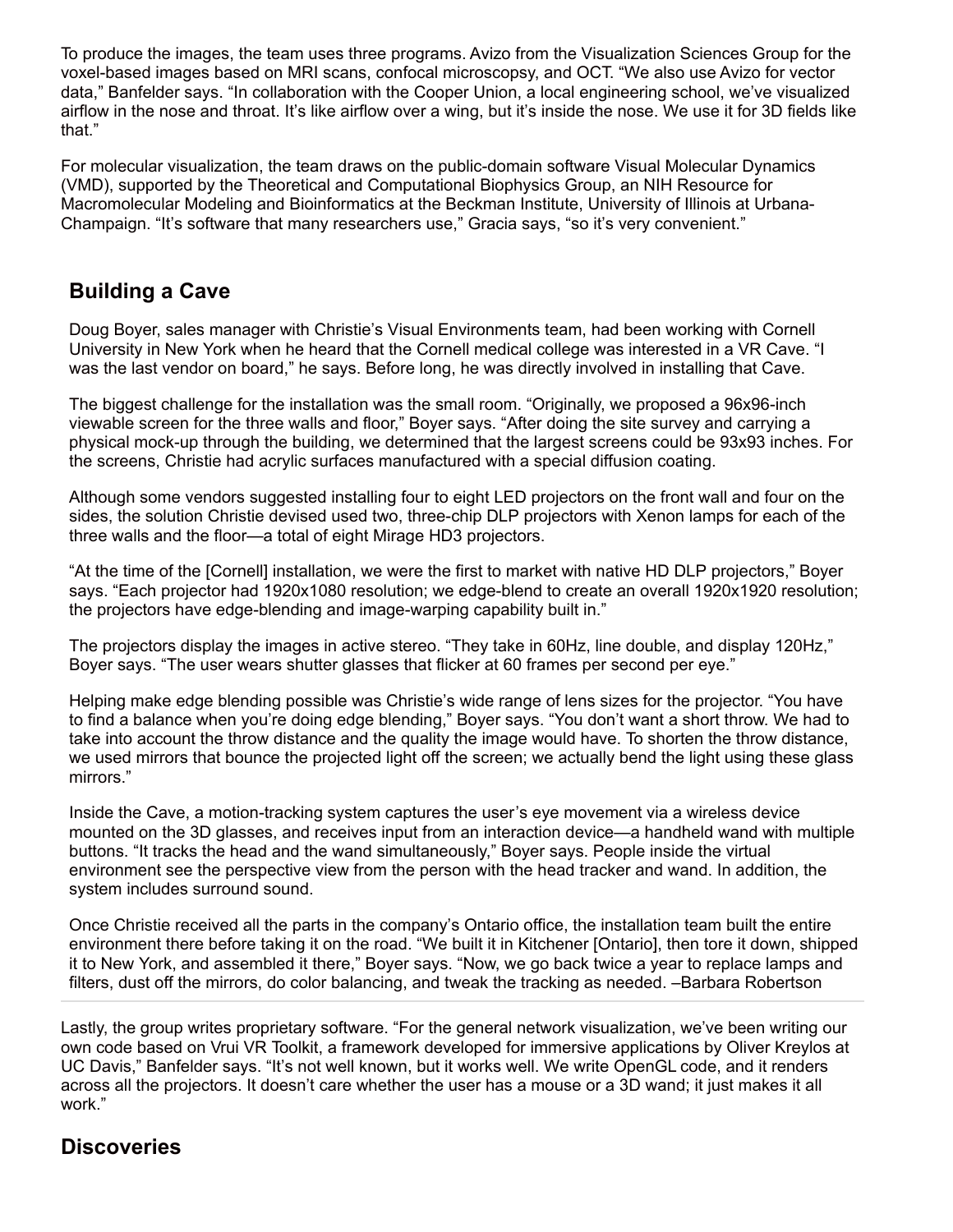Many researchers have now joined the ophthalmologist in making discoveries inside the Cave, sometimes to their surprise. Gracia and Banfelder tell one story:

Gracia: "The researcher was working on integrins, which are proteins that are so huge they're difficult to see even with a big monitor and in 3D. There are so many atoms, it's hard to see every detail. He had been looking at this protein in every direction for years."

Banfelder: "We were amused because he was a little skeptical. He had a 3D printout of the protein, a little 3D model he had made with stereolithography that he held in his hand. In the Cave, the model was so much bigger. He could change the colors, look at everything close to one part. He had flexibility."

Gracia: "I don't remember his exact words, but he said something like, 'I've never seen it from this angle.' He could see something in there, some interaction that he had not seen before."

Alongside the researcher in the room were several students, all discussing the structure of the protein. The researcher wore the tracker and moved the wand. "He had been working on the structure before some of us on this team were born," Banfelder says. "So, he probably had a good model of it in his head. But he could save the students in his lab months of time understanding the model."

Researchers also draw on the Cave to look at time-lapse photography at a molecular level using data from confocal microscopes. "The field of view is maybe 10 cells," Banfelder says. "We can take the slices and create 3D models of the cells. The scientists can see the mechanisms of individual molecules distributed spatially within the cells."

Surgeons can move intuitively inside the large voxel-based images using a wand or by moving their heads. Inside the Cave, they can quickly see elements difficult to visualize from slices produced by medical scanners, and sometimes discover relationships impossible to determine from the slices.

Banfelder estimates that the team so far has worked with researchers in approximately a dozen labs out of the hundreds at the university, but the pace is quickening. "It took a lot of time to work with people at the beginning," Gracia says. "We had to convince people, but now they're starting to come to us for help."

Also, the first application of an OCT scan, the project for the ophthalmologist, took the team several months to render inside the Cave. "Now, we can do it in five minutes," Banfelder says. "Each project goes along those lines. Every time we do one, we get better."





## **Next Steps**

As more people discover the advantages of seeing their data in the Cave, it's likely there will be more requests than time allows. "We don't have money or space for a second Cave," Banfelder says. "So, one of our main criteria for the software is that it can run in stereo on the desktop so we can push the visuals out of the Cave."

They hope that the success of this project will inspire other medical colleges to consider this type of visualization. "Our installation was in the seven figures," Banfelder says. "So it's not something a single lab would ever buy. But, they could install a high-end visualization wall and get 80 percent of the benefit for 20 percent of the cost."

Even with only one visualization wall, as Borcherding points out, "someone could bring in everyone in the lab and show them what they're working on: the model in their head."

This, they expect, will become increasingly important, as will Caves such as the one they have installed. Banfelder notes that today's instruments generate more data than people have the capability to look at. "There's so much data, especially in bioinformatics, that people do one analysis and then put the data on the